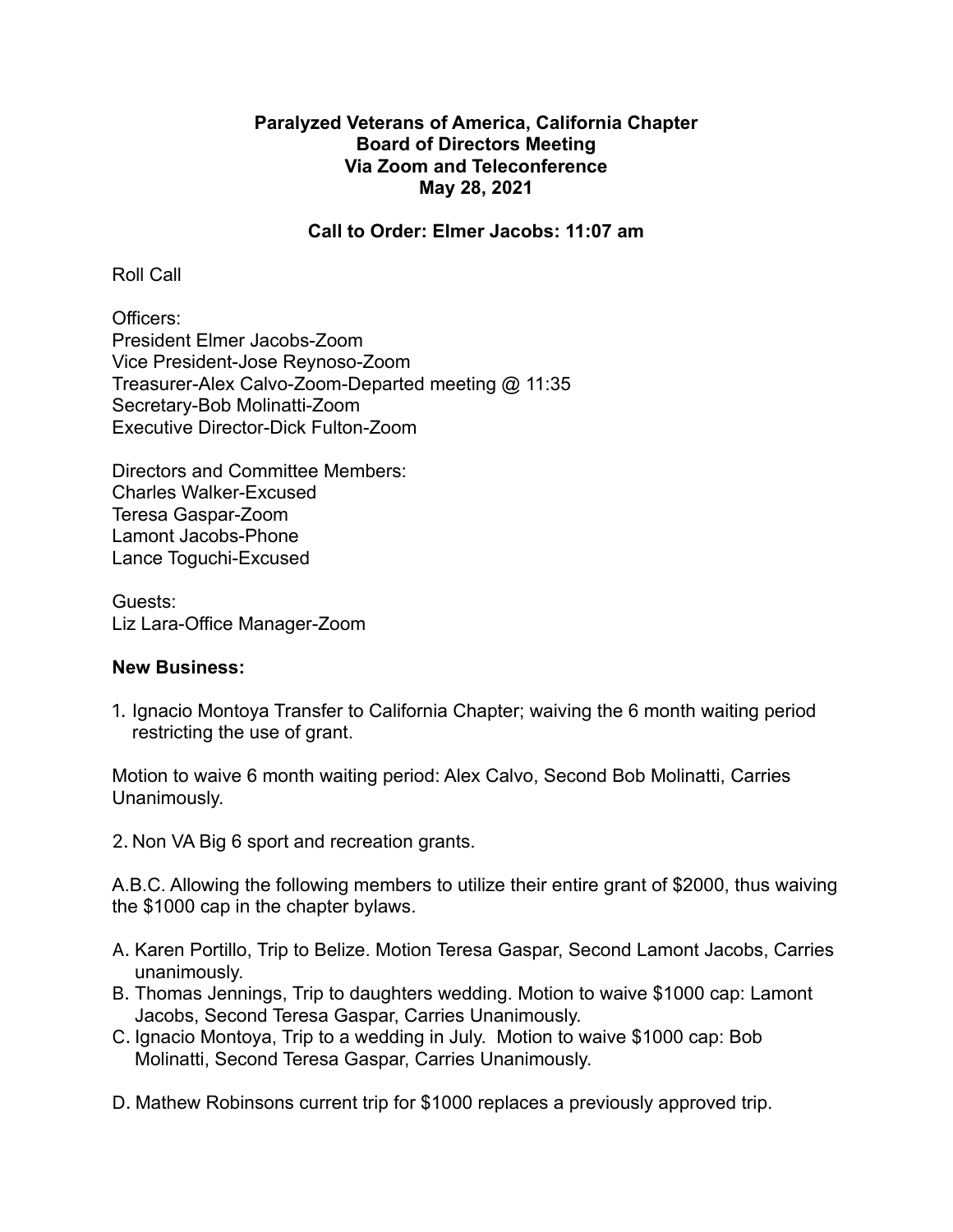D-R Requests for grants: Motion to approve: Lamont Jacobs, Second Teresa Gaspar, Carries Unanimously.

Note-Teresa and Jose recused themselves from voting on their own personal grant requests.

3.VA Big 6 Grant Requests: A-H plus up to \$500 for Caregiver grant to Rachel Jacobs:

Motion Jose Reynoso, Second Lamont Jacobs, Carries Unanimously.

Meeting Adjourned 12:30